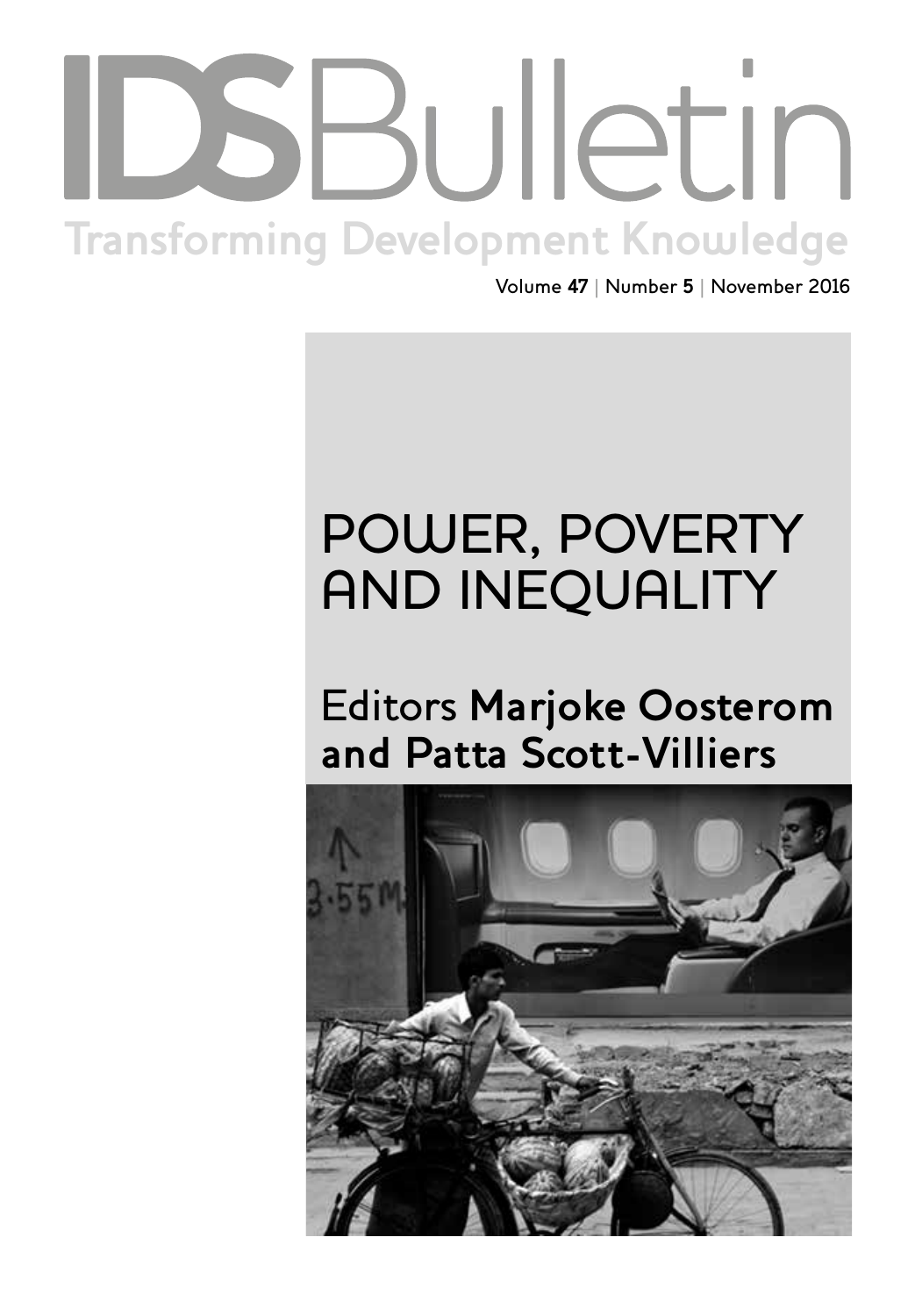| <b>Notes on Contributors</b>                                                                                                                                                     | iii          |
|----------------------------------------------------------------------------------------------------------------------------------------------------------------------------------|--------------|
| <b>Introduction: Power, Poverty and Inequality</b><br>Patta Scott-Villiers and Marjoke Oosterom                                                                                  | $\mathbf{1}$ |
| Inequality, Power and Participation - Revisiting the Links<br>John Gaventa and Bruno Martorano                                                                                   | 11           |
| <u>Why Invisible Power and Structural Violence Persist in the Water Domain</u>                                                                                                   | 31           |
| Lyla Mehta<br>Inclusion as an Agenda for Transformative and Sustainable Change: Addressing<br><b>Invisible Power through Reflective Practice</b><br>Jo Howard with Violeta Vajda | 43           |
| Intersectionality: A Key for Men to Break Out of the Patriarchal Prison?<br>Jerker Edström with Satish Kumar Singh and Thea Shahrokh                                             | 57           |
| <b>Towards a Pedagogy for the Powerful</b><br>Andrea Cornwall                                                                                                                    | 75           |
| <b>Why Citizens Don't Engage - Power, Poverty and Civic Habitus</b><br>Jethro Pettit                                                                                             | 89           |
| Power and Empowerment Meet Resistance: A Critical, Action-Oriented Review<br>of the Literature<br>Rosie McGee                                                                    | 103          |
| Power in Practice: Bringing Understandings and Analysis of Power into<br><b>Development Action in Oxfam</b>                                                                      |              |
| Jo Rowlands                                                                                                                                                                      | 119<br>131   |
| Glossary                                                                                                                                                                         |              |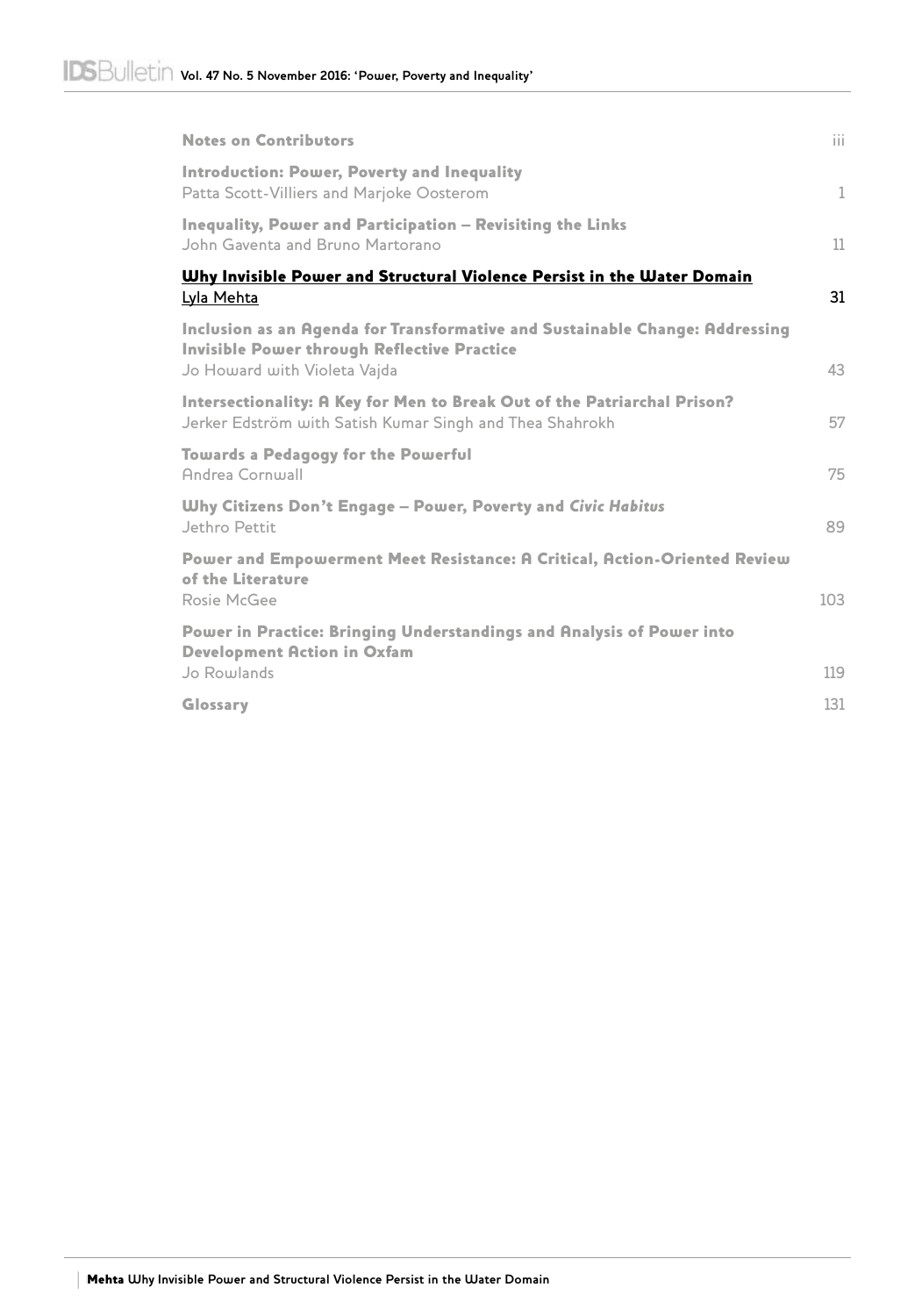### Why Invisible Power and Structural Violence Persist in the **Water Domain<sup>\*</sup>**

#### Lyla Mehta

**Abstract** This article argues that inequality in access to water and sanitation is largely caused and legitimised by different forms of invisible power that prevent universal access. It shows how invisible power combined with structural violence and experiences of unequal citizenship result in dismal access to water that cause systematic harm to poor and marginalised women and men. The article also argues that invisible power and other forms of power imbalance have ended up naturalising water inequalities around the world. While the inalienable universality of the Sustainable Development Goals (SDGs) and their focus on inequality must be celebrated, unless the power imbalances that perpetuate inequality are tackled head on by both policymakers and activists, the SDGs will not achieve social justice. It is thus important for both the sufferers of water injustices as well as water justice advocates to challenge structural violence and invisible power in the water domain.

**Keywords:** power, invisible power, water, sanitation, citizenship, inequality, SDGs, policy.

#### 1 Introduction

CC BY-NC

May 2015 – 10.30am Tigray, Ethiopia. I am in a car with other researchers and we are doing fieldwork on the productive uses of roads. We see about 15 women and ten children sitting by two water points surrounded by about 25 canisters. It is an arresting and depressing sight. We stop to talk to them. They tell us that they have been sitting there since 6.30am, that the water in the storage tank is finished and that they are waiting for more water to come. At the moment, there is only a trickle. The tap needs to be turned on by the supervisor who is not around and even when he is around, there is no guarantee that the supply will be enough for all the residents. If the water does not come soon, they will go to the river which is two hours' walk away. River water can be contaminated and polluted and lead to illness, so they try to avoid using it; but sometimes there is no choice. This is why they prefer this source and do not mind paying 15 Birr (about 50 pence) per

© 2016 The Author. *IDS Bulletin* © Institute of Development Studies | DOI: 10.19088/1968-2016.165 This is an Open Access article distributed under the terms of the Creative Commons Attribution Non Commercial 4.0 International licence, which permits downloading and sharing provided the original authors and source are credited – but the work is not used for commercial purposes. http://creativecommons.org/licenses/by-nc/4.0/legalcode

The *IDS Bulletin* is published by Institute of Development Studies, Library Road, Brighton BN1 9RE, UK This article is part of *IDS Bulletin* Vol. 47 No. 5 November 2016: '**Power, Poverty and Inequality**'; the Introduction is also recommended reading.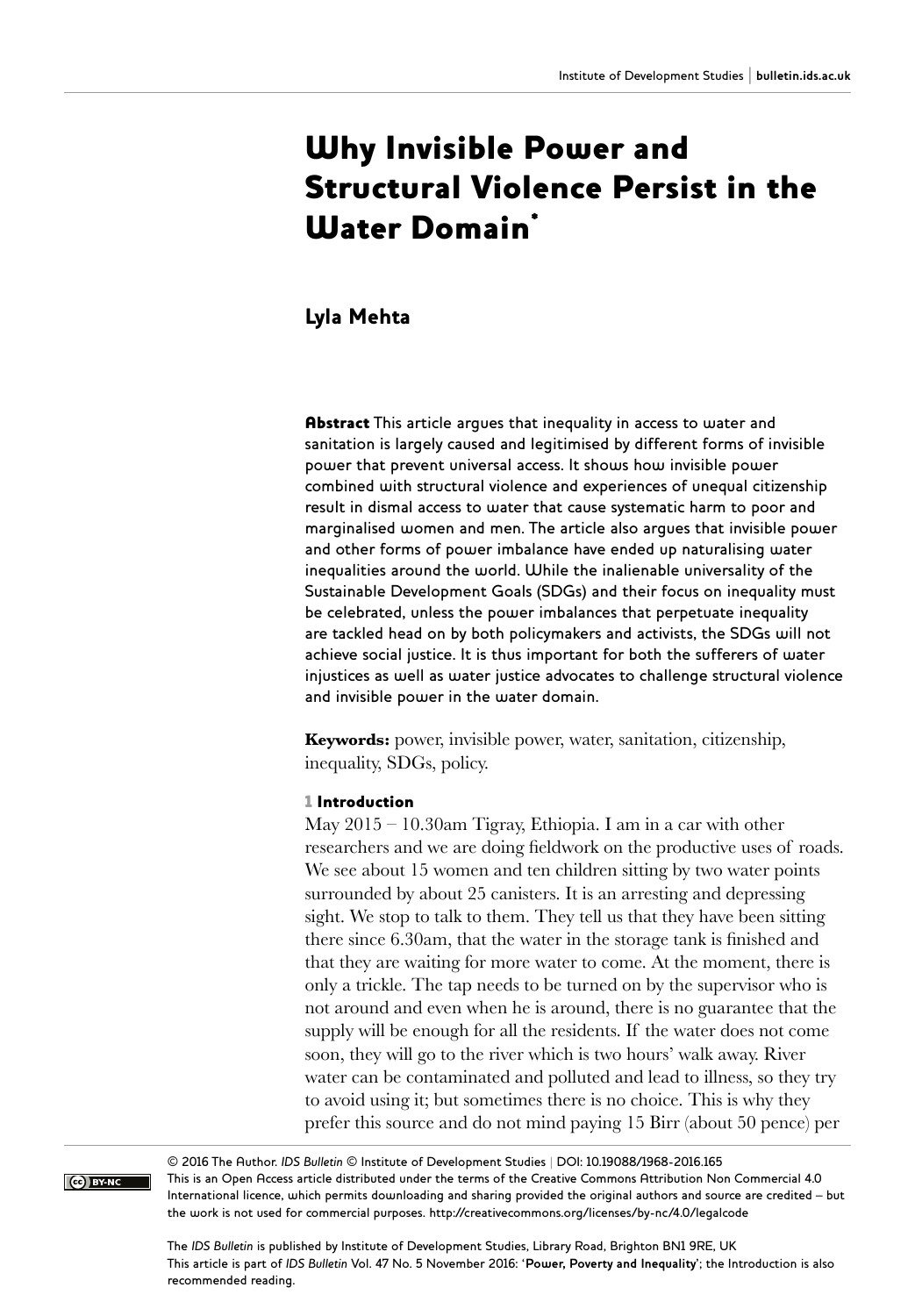canister of water. There are many girls present who should probably be in school. What is striking is that they are sitting patiently and are not complaining. They are used to this situation. They say that sometimes they can spend six hours a day collecting water, even if, like today, it is mostly waiting.

Let me now give you another example from fieldwork, this time from the peri-urban fringe of Delhi, India (see Mehta *et al.* 2014 for more details). Residents in so-called unauthorised colonies of Ghaziabad completely lack any official water provision and often put themselves at great risk to meet their basic needs. This includes crossing a highspeed railway line to access water and it is not unusual that someone is killed every month – so they virtually end up paying for water with their lives. The state supplies water to the largely elite and middle-class housing colonies, leaving poor residents in the villages and informal colonies ignored and bypassed. The little water provided by the state is often of poor quality. Drinking water provided by state handpump is so chemically contaminated that it is said to turn yellow overnight and slum dwellers say that the water is so acidic and yellow that it leads to premature hair loss and skin rashes.

Both these vignettes highlight that there are serious problems regarding access to water for the world's poor and marginalised women and men. Indeed, this is a situation that we have known about for some time. In this article, I argue that inequality in access to water and sanitation is unacceptable and largely caused and legitimised by different forms of unequal and invisible power that prevent universal access. In the case of the women and children waiting patiently for water in Tigray, I intend to show that it is structural violence and the undiscussed that have naturalised the gendered nature of water collection that has knock-on effects on women and girls' health, education and life chances. In the case of peri-urban residents, it is their quasi-non-citizen/semi-illegal status that excludes them from state-sponsored water. The article discusses these issues conceptually before analysing how invisible power and other forms of power imbalances have ended up naturalising water inequalities around the world.

#### 2 Understanding invisible power and its intersection with structural violence and political society

Lukes (1974) made a lasting contribution to power analysis through his elaboration of three dimensions of power, showing that focus must not just be on the factual aspects of power regarding what is decided and why or why not, but instead highlighted that it is important to look at the 'mutedness' of powerless groups who are invisible and whose voices are never heard. Building on this, VeneKlasen and Miller (2002) and Gaventa (2006) have distinguished between visible, hidden and invisible forms of power. As with other articles in this *IDS Bulletin*, I am concerned with invisible power, which is the most insidious form because this level shapes marginalised people's consciousness and beliefs, which lead them to accept the *status quo* (see VeneKlasen and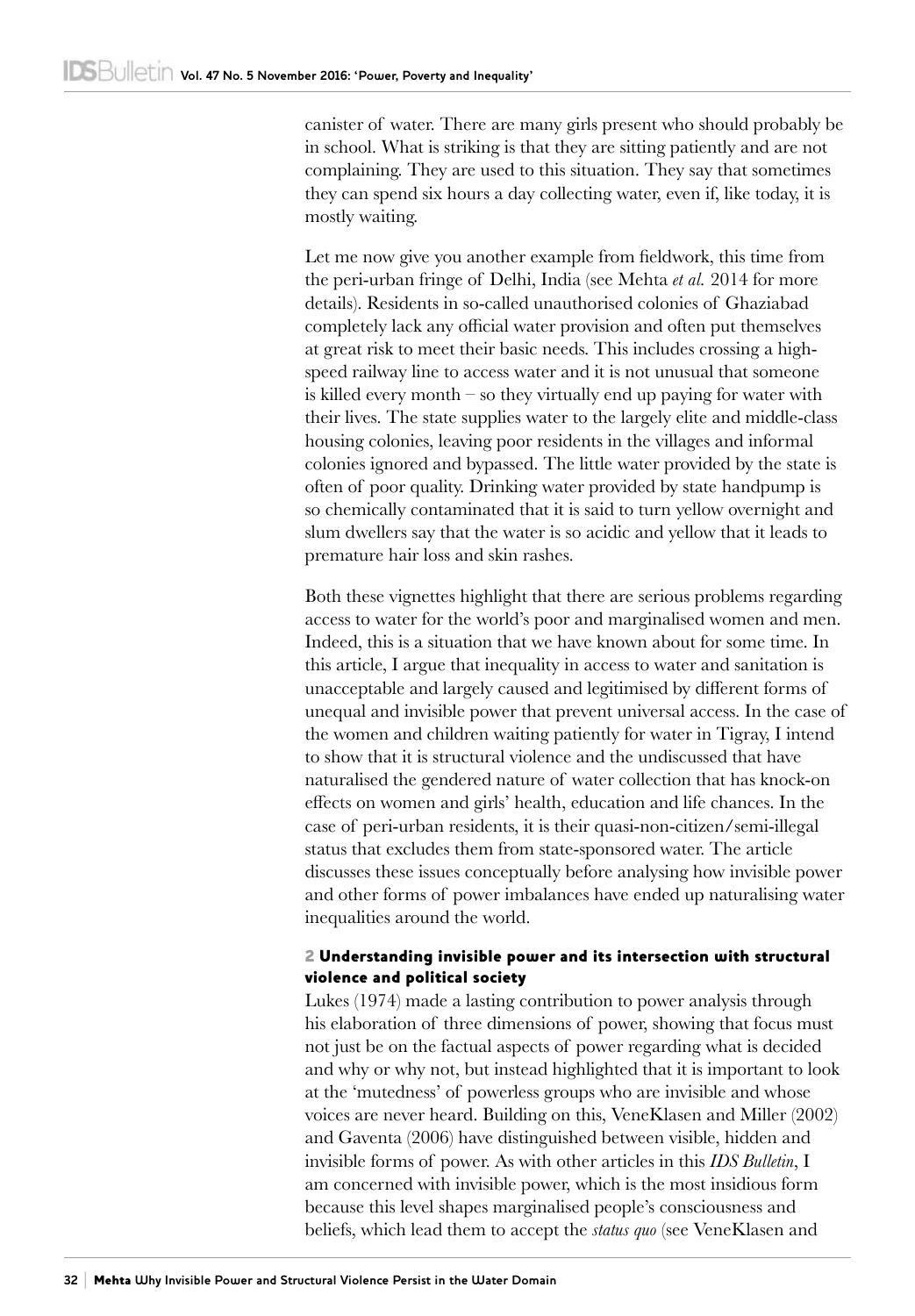Miller 2002). Here cultural and ideological issues as well as socialisation perpetuate inequality and exclusion (*ibid.*; Gaventa 2006). This is because invisible power operates in a context of structural violence. Building on Johan Galtung (1969) and liberation theory, Paul Farmer and colleagues see structural violence as 'social arrangements that put individuals and populations in harm's way' (Farmer *et al.* 2006 *cf.* Farmer 1996; 2004). These arrangements are structural because they are embedded in the political and economic aspects of daily life; they are violent because they cause harm, though not to those directly or indirectly responsible for perpetuating them. Hegemonic control of water provision is normalised in most societies (*cf*. Sneddon 2013), allowing aspects of water governance (such as prescribing market-based solutions to water scarcity) to emerge as universally applicable and merely technical water challenges rather than the specific outcome of particular forms of structure and power. Lack of access is exacerbated by unequal experiences of citizenship: millions of disenfranchised and semi-legal citizens living in urban areas are only able to access services through quasi-'illegal' means (Chatterjee 2004).

#### 3 A global overview of inequalities in access

I now turn to provide a brief global overview of the inequalities in access before focusing on the power imbalances that justify water inequalities around the world. Inequality in access to water and sanitation is probably one of the greatest crimes of the twenty-first century. As the 2006 Human Development Report has argued (UNDP 2006), no act of terrorism generates devastation on a daily basis on the scale of the crisis in water and sanitation. But it would be fair to say that this is a 'silent' crisis. We are aware of it and much action has been taken; yet it still persists. Perhaps the crisis has not been sufficiently questioned by those who bear the brunt of unequal access to water. In 2015, 663 million people around the globe lacked access to safe drinking water and 2.4 billion people lacked access to improved sanitation with about 946 million people defecating in the open (UNICEF and WHO 2015). This situation undermines good health, nutrition and human dignity. Accessing water can be particularly challenging for smallholders, vulnerable and marginalised populations, and women. Women and girls are often responsible for water collection and may spend between 30 minutes and six hours per day collecting water, undermining their health, educational and life chances. Poor water quality affects human health and ecosystems' functioning. Climate change will add irregularity and uncertainty to the availability of water in many regions (see HLPE 2015).

While these issues are well known and water has been a focus of development interventions and international action since the 1977 Mar del Plata UN World Water Conference and the subsequent International Drinking Water Supply and Sanitation Decade (IDWSSD) (see Nicol, Mehta and Allouche 2011), the invisible power that maintains the problem is as yet poorly understood. There is no dearth of ideas, fora and meetings on how to deal with water challenges. Yet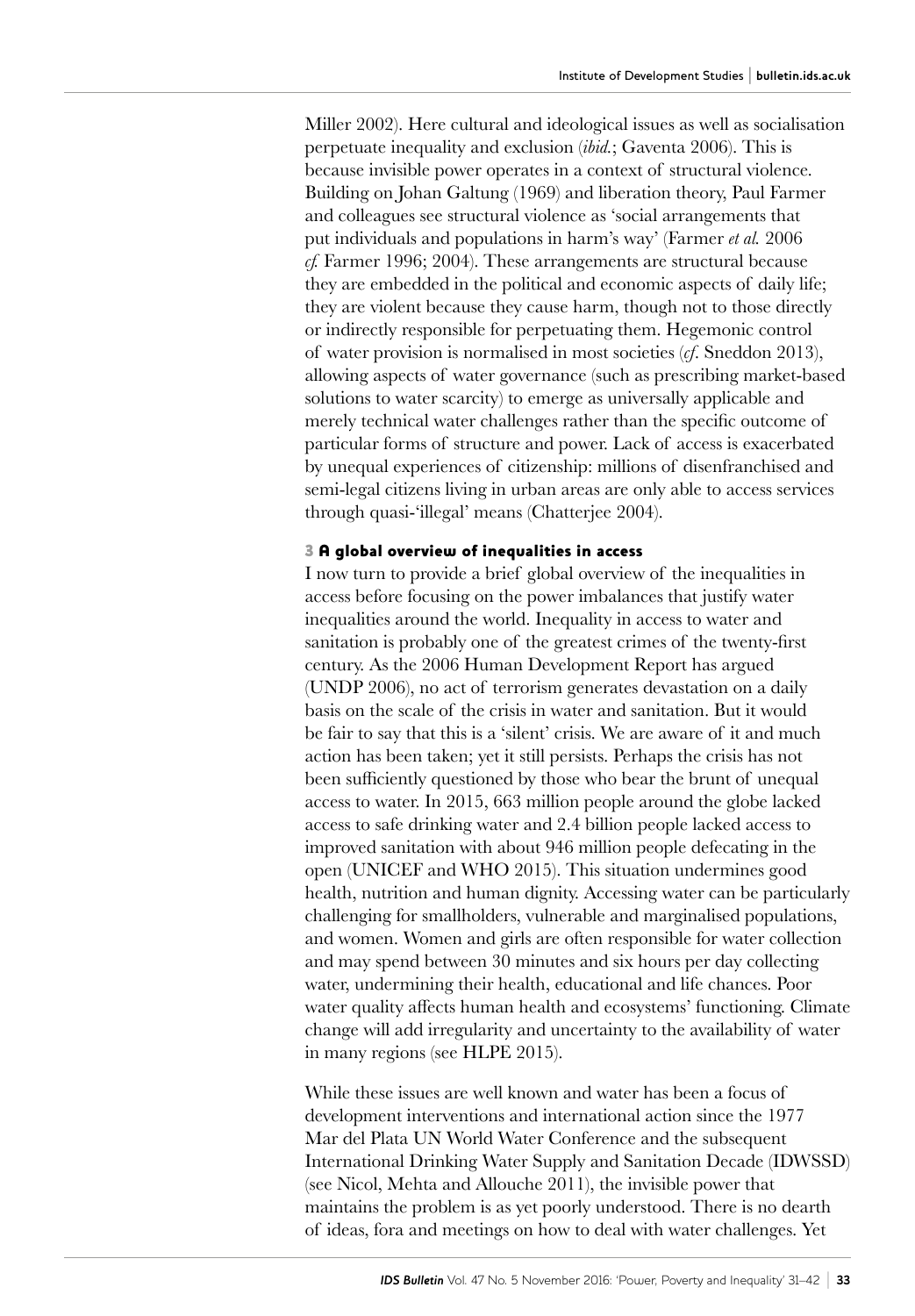much of the debate and most of the policies and interventions fail to address water problems in ways that are sustainable and socially just in order to address the interests of poorer and marginalised people (see Mehta and Movik 2014). In March 2012, the world had met the water Millennium Development Goal (MDG) of halving the proportion of people without sustainable access to safe drinking water, well in advance of the MDG 2015 deadline (UNICEF and WHO 2012). But the water MDG was flawed on many counts. It failed to address universality and left almost 800 million people using poor sources of drinking water, with 40 per cent of this population living in sub-Saharan Africa. Rural dwellers and the poorest of the poor were bypassed in the achievement of this goal. Achieving gender equality, social equity and sustainability in relation to water was also often overlooked. Sanitation figures were even more seriously off track. There were several problems around equity, water safety and sustainability due to the focus on the quasilow-hanging fruit and areas in which it is easy to extend coverage (UNICEF and WHO 2011). Regional variations and variations between socioeconomic groups or by gender were not adequately captured in peri-urban and slum areas, which are some of the fastest growing areas in the world. These areas were not included in the MDG statistics. It is important to note that the original MDG formulation took place before global commitments to rights to water and sanitation were in place (see Mehta and Movik 2014).

The SDG on water and sanitation (SDG 6) has a different emphasis. For example, it seeks by 2030 to achieve universal and equitable access to safe and affordable drinking water for all; achieve access to adequate and equitable sanitation and hygiene for all; and end open defecation. It also acknowledges the importance of paying special attention to the needs of women and girls and those in vulnerable situations. In addition, water quality concerns that were missing from the MDGs are addressed. It also includes a commitment to reduce the number of people suffering from water scarcity and support and strengthen the participation of local communities in improving water and sanitation management (see UN 2015). Like the other SDGs, there is a large number of indicators and hence a risk that there will be problems with monitoring and tracking, and an unhelpful formation of SDG industries in each country. Like with the MDGs, there is also a lack of clear mechanisms of accountability and similarly what each goal and target will mean in every country, district, etc. will always be different and will need to be locally defined. Also generalised, globalised arguments that underpin policy debates tend to remain disconnected from the everyday experiences of local people. For example, SDG 6 is far more nuanced than the MDG in stating what constitutes an 'improved' water source by creating a 'service ladder' from 'safely managed' down through 'basic', 'unimproved' and 'surface water' sources (WHO 2016). As Katharina Welle's (2013) research in Ethiopia has demonstrated, however, there is a big gap between the ways global agencies, national agencies as well as local people understand, define and measure water access and inequality.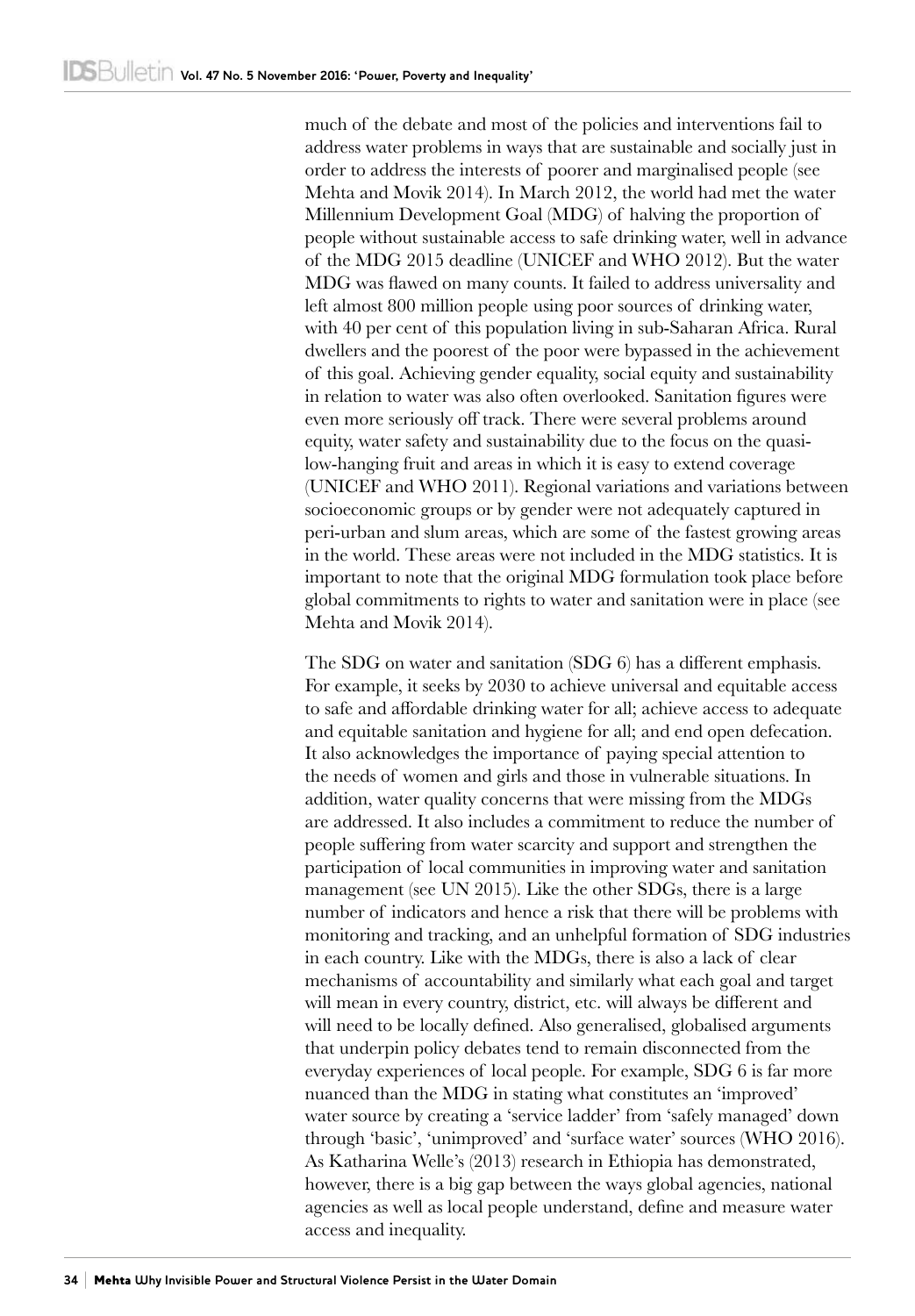It is also somewhat disappointing that this SDG, like all the others, fails to explicitly protect and fulfil human *rights for all*. There is an absence of an explicit recognition of the human rights to water and sanitation, rights that are now globally recognised and also enjoy constitutional recognition in many countries. An explicit recognition of rights would help build in issues of responsibility and accountability. There is also an explicit lack of recognition to the power imbalances that create water and sanitation crises in the first place. As the Women's Major Group says, 'Concentration of power and wealth imbalances that deepen poverty and inequalities within and between countries are not sufficiently addressed, and the agenda lacks targets to reverse this trend. For the SDGs to be transformative they need to acknowledge that the current development model based on growth has failed to address concentrations of wealth that are deepening poverty, inequalities, and environmental degradation' (2014: 2). Thus, it would be fair to say that the SDGs tend to focus on symptoms and outcomes, not the root cause of the problem.

Poverty, concentration of wealth and unquestioned gender and social inequalities are created by, and lead to power imbalances that promote and justify water-related inequalities. Many of these are obvious, visible and brutal. For example, Palestinians face profound water-related inequalities when compared with Israeli citizens. They have access to a third the amount of water than Israelis. Ramallah has the same amount of rainfall as Berlin or London but there is still a 'water crisis' in Palestine emanating from strict policies and a long history of illegal settlements. Due to military and other rulings, Palestinians are not allowed to drill wells and collect water from their rooftops. By contrast, settlers in the West Bank enjoy abundant water (Messerschmid 2012). Discourses such as 'making the desert bloom' and creating 'abundance amidst scarcity' have justified historical land and water grabs that disadvantage Palestinians (see Gasteyer *et al.* 2012).

There are also obvious inequalities in water consumption worldwide. For example, the per capita average consumption of water in California is unsustainable given the local climate and topography and can add up to several hundred litres per day per person.<sup>1</sup> Villagers in drylands in South Africa and sub-Saharan Africa, by contrast, must often survive on less than 20 litres of water a day. These are, however, the visible forms of inequality. There are also more sinister forms of inequality that are unnoticed, unchallenged and legitimised. Unless these are addressed upfront, SDG 6 may fail to address universality and achieve social justice, just like the water and sanitation MDG. In particular, the danger is high for people that could be termed 'quasi-non-citizens': those who are systematically excluded and left to fend for themselves. These include, for example, millions who live in 'informal settlements' or slums, whose occupation of land, use of services and thus position as citizens is often semi-legal. According to Partha Chatterjee, the means by which people in this position achieve rights and services is through 'political society', since their rights are not guaranteed by law or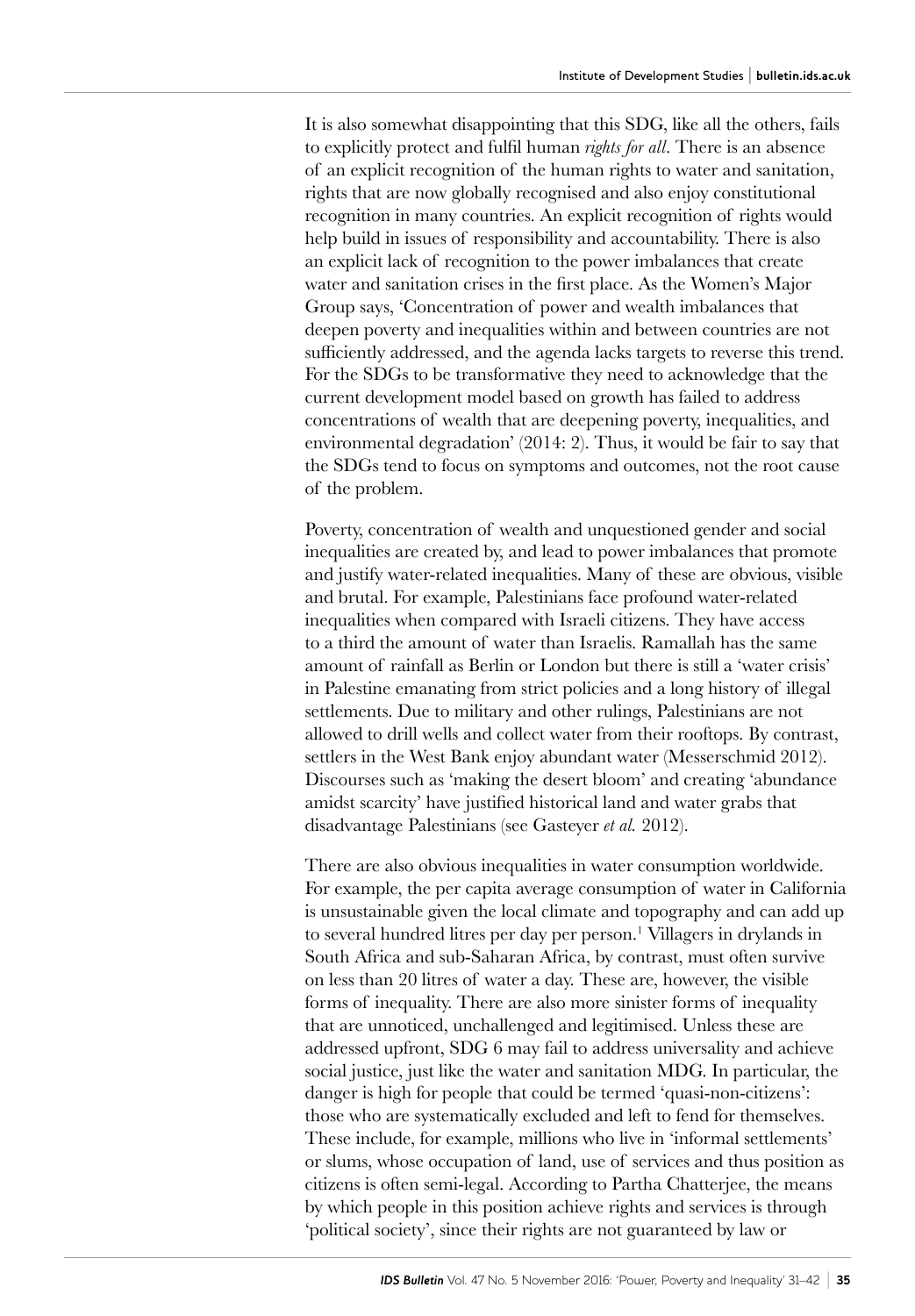achieved by civil society, but agitated for through their political potential as masses of voters or protestors (Chatterjee 2004).

#### 4 Structural violence and invisible power go hand in hand

Johan Galtung (1969) refers to the violence through which a social structure or social institutions can harm people by preventing them from meeting their basic needs. Paul Farmer (1996 and 2004) develops Galtung's concept to suggest that usually neither culture nor individuals are at fault, rather it is historically and economically driven processes that tend to constrain individual agency and deny certain social groups access to the fruits of scientific and social progress. These constraints operate through the norms and expectations that make up invisible power as well as through the visible and hidden powers contained in formal institutional processes. Farmer argues that it is the poor of the world who are largely the victims of structural violence and it is the poor whose lives are largely at the behest of bureaucrats, politicians and pernicious policies and programmes such as structural adjustment. The poor's suffering tends to be silenced and they often lack voice, let alone rights (*ibid.*). A good case in point is the fact that daily about 2,000 children die around the world due to largely preventable waterborne diseases. These appear as regular statistics in reports by UNICEF, the Joint Monitoring Programme and non-governmental organisations (NGOs) but do not seem to spark global outrage.

By virtue of *caste*, in India about 1–2 million people are engaged in manual scavenging despite legislation prohibiting this practice (Mander 2016). These individuals stem from the lowest castes (traditionally known as 'untouchables') who encounter daily discrimination and stigmatisation, not to speak of the daily exposure to pathogens and hazardous excreta due to the unhygienic practice associated with manual scavenging. Structural violence has also denied millions of lower caste Indians access to wells and water sources frequented by so-called higher castes. Even though caste discrimination is constitutionally illegal it still abounds all over India. While caste discrimination is cultural, its historical persistence and acceptance has led to its naturalisation, which prompts me to see it as structural violence.

By virtue of *race*, structural violence allowed apartheid South Africa to deny 12 million largely black South Africans access to water (see Movik 2012). By contrast, the white minority enjoyed the benefits of the apartheid state regarding water infrastructure. While post-apartheid South Africa has introduced many impressive policies to reverse these historical legacies, most poor households in South Africa do not enjoy a 'healthy environment' on the basis of the water provided by the state (see Flynn and Chirwa 2005). This is complicated by the fact that South Africa, like many other countries in the global South, has adopted market-friendly positions in its water sector with increasing commercialisation and privatisation of water services, which have undermined the country's commitments to a human right to free basic water (see McDonald and Ruiters 2005; Loftus 2005; Mehta and Ntshona 2004; Harris, Goldin and Sneddon 2013).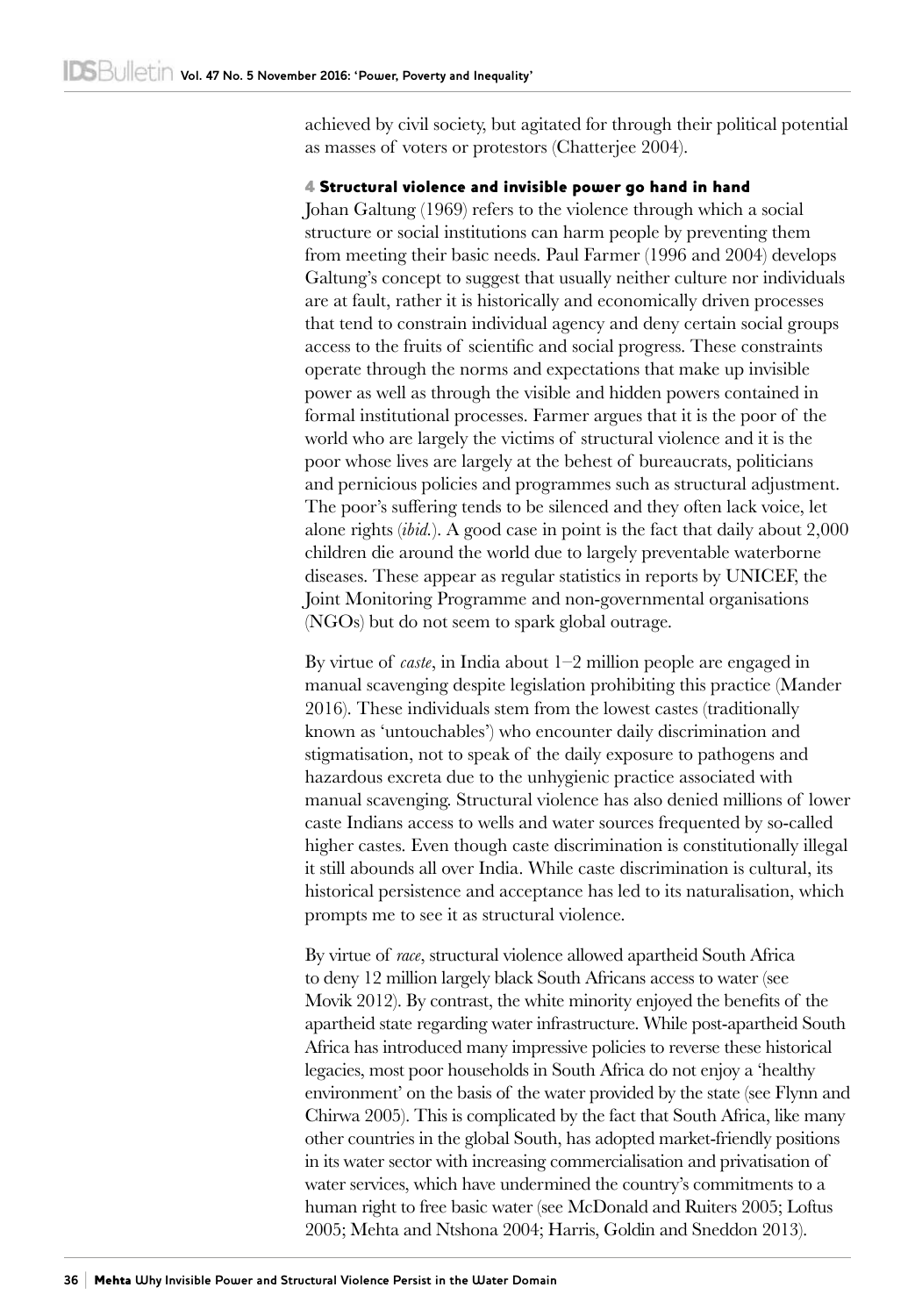By virtue of *gender*, structural violence persists, as I elaborated in the first vignette from Tigray. Why is it that the women were just waiting patiently for water, which took up almost six hours of their day? Universally, it seems to be that no matter how backbreaking and difficult women's water-related tasks may be, these remain unchallenged by both women and men in many societies. The naturalness of women's role in water-related tasks comprises the taken-for-granted aspects of the social world that Bourdieu calls 'doxa' (1977: 167f). Doxa comprises 'the universe of the undiscussed' (*ibid.*: 168). It refers to those aspects of the social world and tradition that are silent, not least about themselves, and remain unformulated and implicit. This doxa is in some ways internalised and reinforced by photojournalists, government officials and researchers, and has romantic appeal. After all, isn't the sight of rural women with water pots on their heads part of the 'village imagery' of life in rural Asia and Africa? The ideological construction of gender and nature happens within a certain political economic context. In the summer months when water sources dry up, the trudge gets longer and it is invariably the women who bear the brunt of coping with dwindling water levels in the village wells. Another realm of the undiscussed tends to be how access to basic services such as water is linked to the issue of legality and illegality and unequal manifestations of citizenship. Peri-urban spaces embody these dynamics to which I now turn.

#### 5 Invisible power and political society in the peri-urban fringe

Urbanisation and peri-urbanism in the global South have challenged the model of universal water and sanitation provision – usually public – that followed on from the water and sanitation reforms of nineteenth century Europe (see Mehta *et al.* 2014). The peri-urban locality is characterised by administrative and jurisdictional overlaps and ambiguities, environmental degradation, marginalisation, lack of services and regulation, informality, illegality and political marginality. Peri-urban areas are often (fallaciously) viewed as temporary and thus completely bypassed by policymakers. The insecurity of land tenure, housing rights and dense housing create very difficult conditions in which to build sustainable water and sanitation systems. How do people access water and how are rights to water realised in such dynamic and largely 'ungoverned' spaces? As pointed out by Partha Chatterjee (2004) in most parts of the post-colonial world, there are limits to the ideal of universal citizenship premised on the notion of equal citizens as bearers of rights. Due to technologies of governmentality (*cf.* Foucault 1991) the modern state has created a distinction between citizens who are rights bearers and populations who are the targets of government policies, laws and interventions.2 As pointed out by Chatterjee, poorer people in most countries of the global South are considered to be members of social groups that 'transgress the strict lines of legality in struggling to live and work' (2004: 40). Here the distinction between 'civil society' and 'political society' is important. The former comprises the middle and upper classes who are the focus of policies and state attention. By contrast, political society – often comprising so-called 'illegal' and disenfranchised citizens – meet governmental agencies by wit and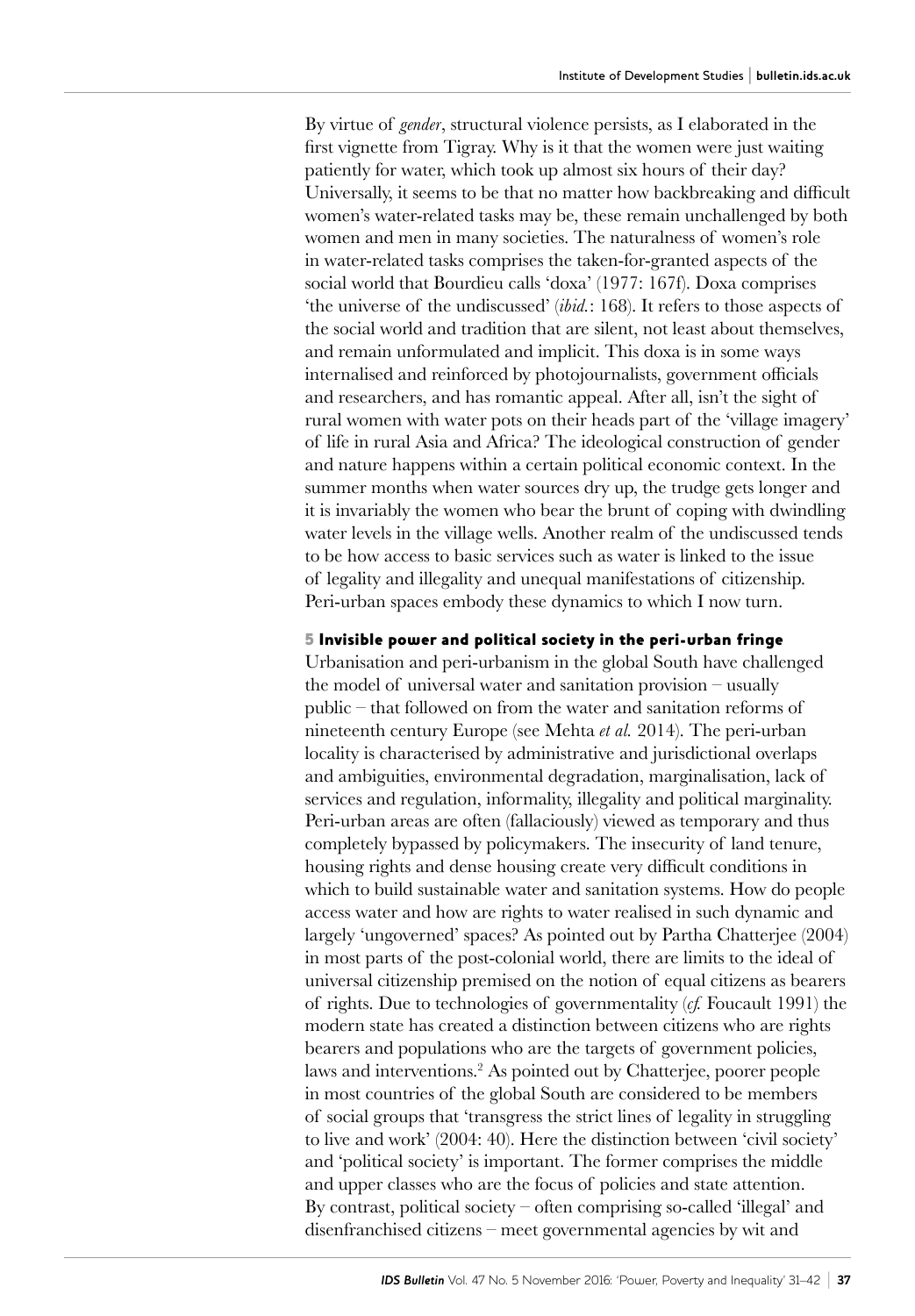stealth, and usually access services via informal means and through patronage. Their livelihoods or residence may often be considered 'illegal'. The majority of peri-urban dwellers who live in so-called informal or illegal colonies and who access basic services through informal means would fall within this category according to Chatterjee.<sup>3</sup>

At the heart of Chatterjee's analysis is the current disconnect between the legal order and social practices in many developing contexts. On the one hand, the nation state founded on popular sovereignty grants equal rights to certain citizens. By contrast, many populations are connected to governmental agencies pursuing multiple policies of security and welfare (Chatterjee 2004: 37). It is through these welfare activities that different demographic categories of governmentality and groups emerge (e.g. the poor, illegal, informal localities, etc.). It is also through these categories that claims are exercised and services are accessed. This is particularly true for water. In keeping with Chatterjee's analysis, the vast majority of peri-urban residents and so-called 'informal settlements' colonies remain unserved in most parts of the world and excluded from the formal water system (see Allen, Dávila and Hofmann 2006; Graham and Marvin 2001). These structures are rarely questioned or challenged adequately. They remain invisible and the power dynamics that reinforce them contribute to the precarity of poor residents. It is thus a challenge for most citizens to access water that is safe and secure (see Allen *et al.* 2006 and Mehta *et al.* 2014). In many cases, they also opt out of the formal system, devise their own strategies and do not hope for any benefits from the state. Still, the state plays a key role as an arbiter in delivering or not delivering their rights.

Hidden and unofficial pathways to accessing water are deployed by the migrants, the poor, the so-called squatters and 'invisible' citizens. These range from stealing water from official pipelines to digging one's own borewell. In Ambedkar bastee, an informal colony near New Delhi, residents managed to get a small informal pipeline connected to the main pipeline taking water to middle-class localities. They did this by approaching officials and political leaders in keeping with Chatterjee's analysis. However, unlike the strict distinction put forward by Chatterjee between the strategies pursued by political society and the so-called 'bourgeois civil society', it is also not uncommon for the latter to resort to informal and 'illegal' means to gain more water (i.e. bribes and drawing on political contacts). There is a strong elite bias in the implementation of government policies. Most of the treated water is supplied to the largely elite and middle-class housing colonies, leaving poor residents in the villages and informal colonies completely ignored and bypassed. This is due to the power of categorisation that the state uses to classify people and their settlements as either 'informal' or 'illegal' or both.

Even though poor and informal neighbourhoods exist alongside the elite and middle-class colonies in the region, provision to improve their situation is usually wholly inadequate. While the poor exercise agency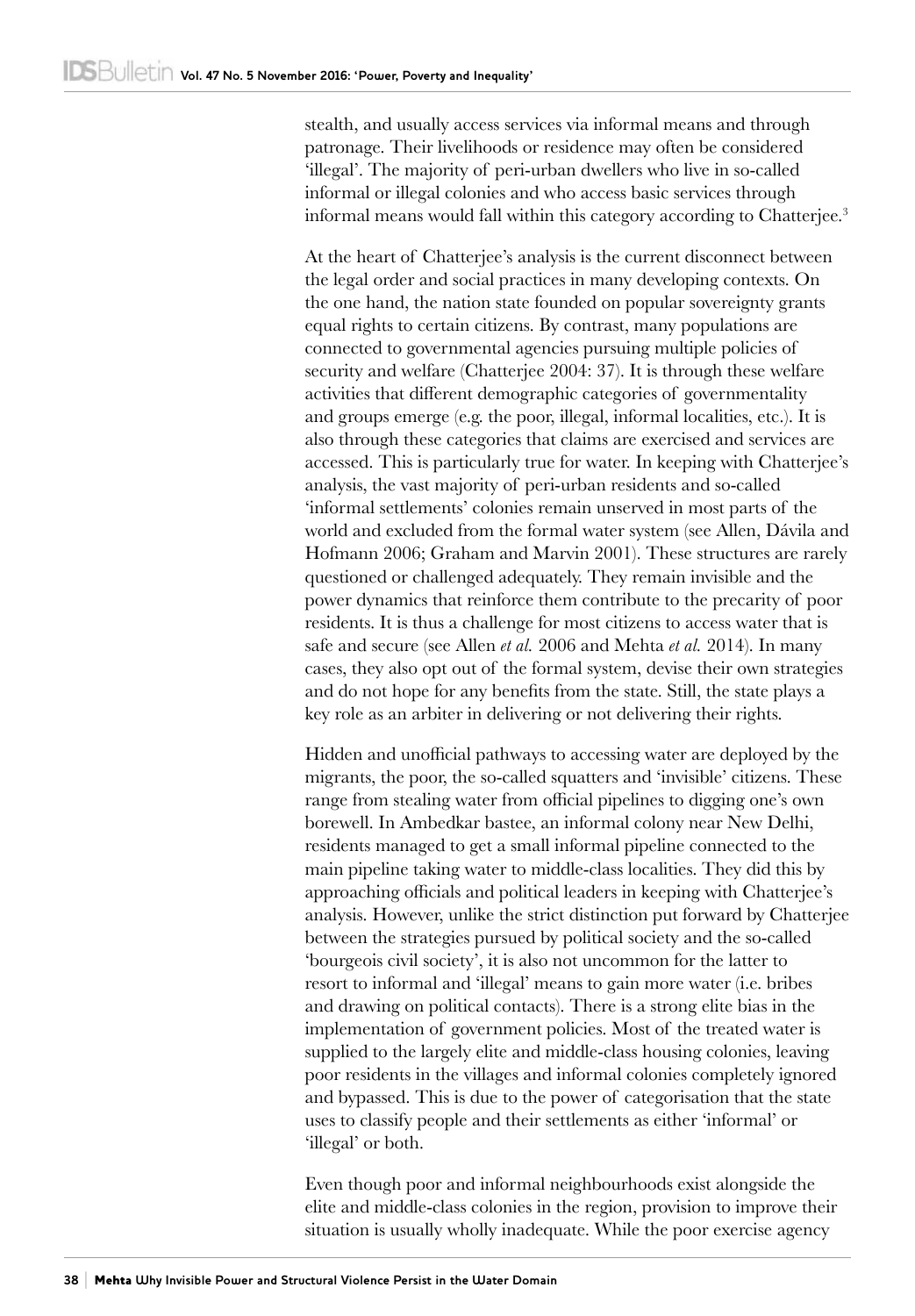on a daily basis to find ways to access water, there is very little formal mobilisation around the right to water and most poor people are not aware that as Indian citizens they have the right to water. In sum, in peri-urban and slum localities in most countries, there is a continuum between legality and illegality which epitomises how the urban vision is marked by structural inequalities, structural violence and unequal and unsustainable resource use, all of which are sustained in part by insidious forms of invisible power.

#### 6 What scope for justice?

The persistence of water inequalities across the world should be a cause for outrage. These inequalities exist because power imbalances prevent universal access. How does this work? Invisible power goes hand in hand with structural violence to allow undiscussed political, social and cultural arrangements to persist in disadvantaging and causing harm to marginalised social groups. These arrangements are embedded in a system that they reproduce, not least due to the local level impacts of historical legacies, global political economy, unequal citizenship, as well as diverse axes of social difference such as race, class, gender and caste. This structural violence in particular disadvantages members of political society, who by virtue of their 'illegal' status, experience citizenship and access to services in contradictory ways. Most poor people who are denied access to water and sanitation are, as Chatterjee says, 'only tenuously, and even then ambiguously and contextually, rights-bearing citizens in the sense imagined by the constitution' (2004: 38). Elite biases, democratic deficits (and distortions), jurisdictional ambiguities and market-based mechanisms compound the structural violence that leads to such groups largely bearing the brunt of environmental degradation, pollution and water-related injustices. While they are creative and assert agency on a daily basis to informally access water, there is little formal recourse to the legal human right to water. Their vulnerabilities often prevent them from adopting social justice discourses.

To conclude, while the inalienable universality of the SDGs and their focus in inequality must be celebrated, unless the power imbalances that perpetuate structural violence and unequal experiences of citizenship are tackled head on by both policymakers and activists, the SDGs will not achieve social justice. To make real progress on the SDGs, it is important for those in a position to, to bring the invisible out into the open and challenge gender, race and caste injustice, engage in struggles to realise the human rights to water and sanitation for all, including for so-called 'illegal citizens', as well as challenge the power of state and financial institutions that perpetuate injustice. To break the silence of the excluded and disadvantaged, those concerned with social and water justice now need to focus on naming and shaming the powerful actors that benefit from and are immune to growing inequalities as well as marginalised people's suffering.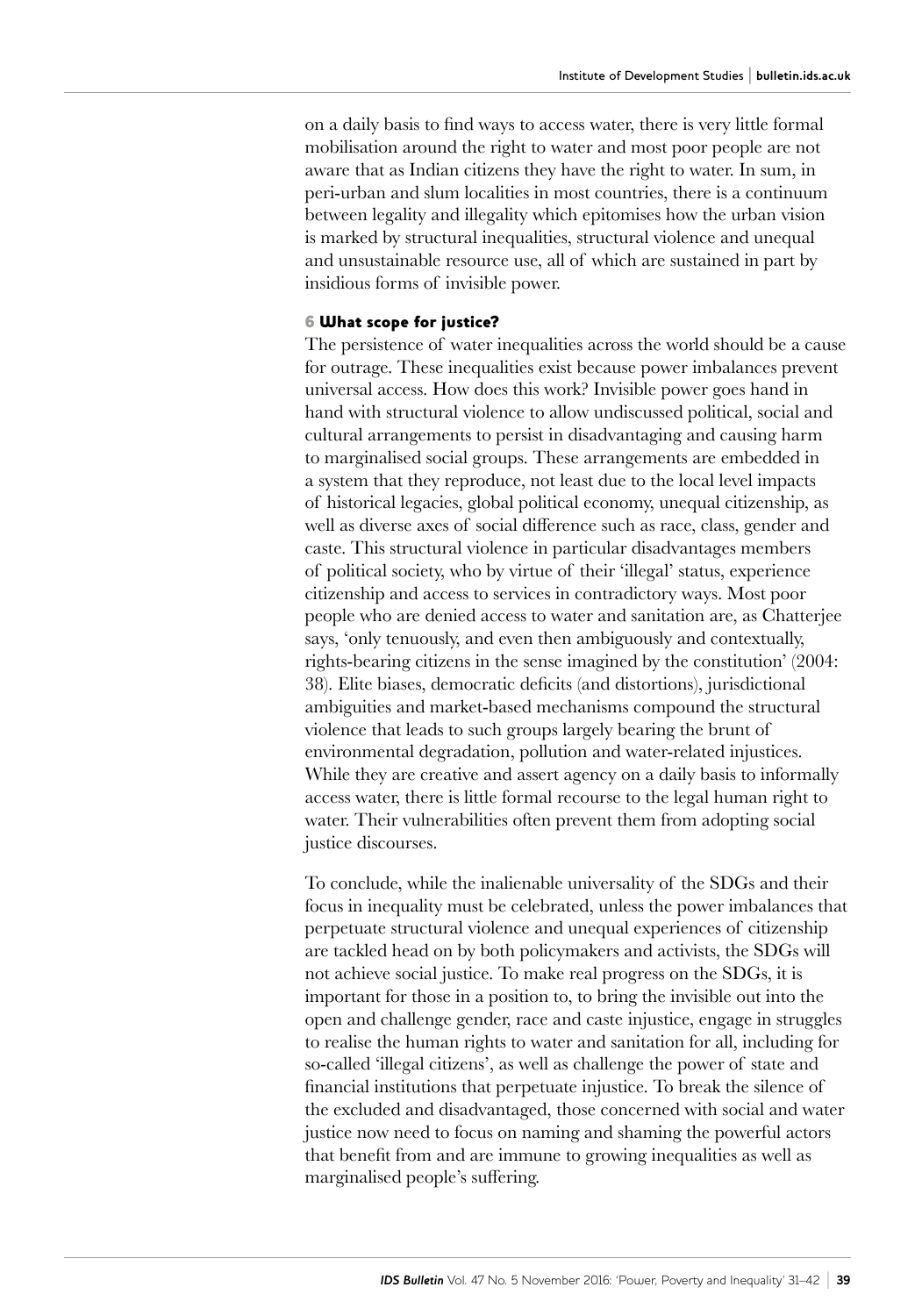#### **Notes**

- \* This article draws on various pieces of my earlier research to construct an argument about the persistence of invisible power in the water sector. I thank Patta Scott-Villiers, Marjoke Oosterom and reviewers Leila Harris and Alex Loftus for their very useful comments, and Layla Ismail, Alison Norwood and Barbara Cheney for their help with the formatting and copy-editing of this article. The usual disclaimers apply.
- 1 See [http://www.swrcb.ca.gov/press\\_room/press\\_releases/2015/](http://www.swrcb.ca.gov/press_room/press_releases/2015/pr040715_rgcpd_febconservation.pdf) [pr040715\\_rgcpd\\_febconservation.pdf](http://www.swrcb.ca.gov/press_room/press_releases/2015/pr040715_rgcpd_febconservation.pdf) (accessed September 2016).
- 2 Governmentality according to Foucault (1991) is an ensemble formed by institutions, tactics, procedures that allow for the exercise of complex forms of power that empower some and silence others (see Gordon 2001). It has a long history and in many cases predates the modern nation state where the colonial state considered populations as subjects, not citizens. These trends continue to be endorsed by the post-colonial state (Chatterjee 2004).
- 3 Chatterjee has been criticised for not recognising the blurriness between civil and political society (see Baviskar and Sundar 2008). In fact, in peri-urban areas bourgeois civil society also transgress recognised norms and resort to informal means and patronage to access services.

#### References

- Allen, A.; Dávila, J.D. and Hofmann, P. (2006) 'The Peri-Urban Water Poor: Citizens or Consumers?' *Environment and Urbanization* 18.2: 333–51
- Baviskar, A. and Sundar, N. (2008) 'Democracy versus Economic Transformation?', *Economic and Political Weekly* 43.46: 87–9
- Bourdieu, P. (1977) *Outline of a Theory of Practice,* Cambridge: Cambridge University Press
- Chatterjee, P. (2004) *The Politics of the Governed: Reflections on Popular Politics in Most of the World,* New York NY: Columbia University Press
- Farmer, P. (2004) 'An Anthropology of Structural Violence', *Current Anthropology* 45.3: 305–25
- Farmer, P. (1996) 'On Suffering and Structural Violence: A View from Below', *Daedalus* 125.1: 261–83
- Farmer, P.E.; Nizeye, B.; Stulac, S. and Keshavjee, S. (2006) 'Structural Violence and Clinical Medicine', *PLoS Medicine* 3.10: e449
- Flynn, S. and Chirwa, D.M. (2005) 'The Constitutional Implications of Commercialising Water in South Africa', in D. McDonald and G. Ruiters (eds), *The Age of Commodity: Water Privatization in Southern Africa,* London: Earthscan: 59–77
- Foucault, M. (1991) 'Governmentality', in G. Burchell, C. Gordon and P. Miller (eds), *The Foucault Effect: Studies in Governmentality,* Chicago IL: University of Chicago Press: 87–104
- Galtung, J. (1969) 'Violence, Peace, and Peace Research', *Journal of Peace Research* 6.3: 167–91
- Gasteyer, S.; Isaac, J.; Hillal, J. and Walsh, S. (2012) 'Water Grabbing in Colonial Perspective: Land and Water in Israel/Palestine', *Water Alternatives* 5.2: 450–68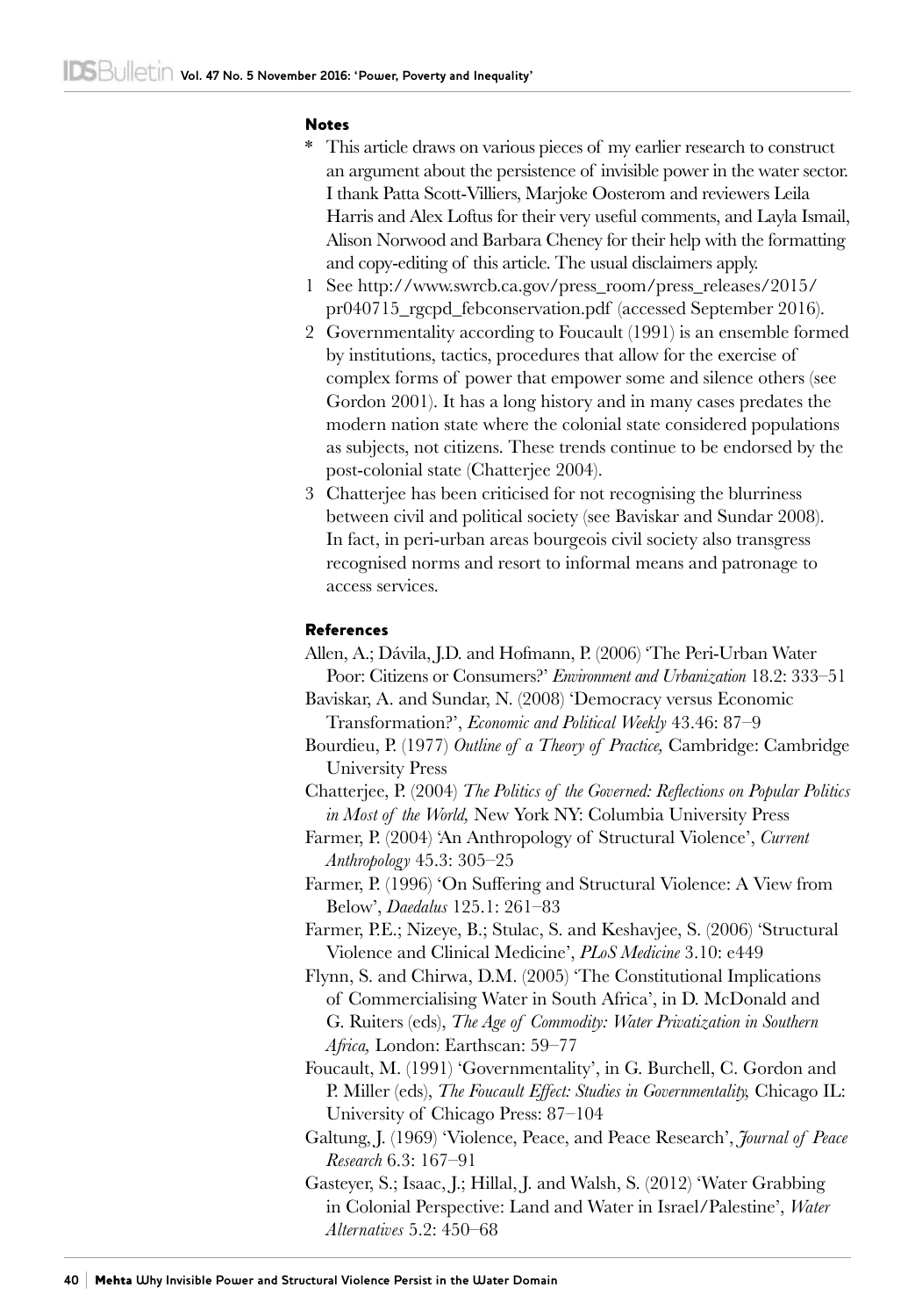- Gaventa, J. (2006) 'Finding the Spaces for Change: A Power Analysis', *IDS Bulletin* 37.6: 23–33, [http://bulletin.ids.ac.uk/idsbo/issue/](http://bulletin.ids.ac.uk/idsbo/issue/view/64) [view/64](http://bulletin.ids.ac.uk/idsbo/issue/view/64) (accessed 18 August 2016)
- Gordon, C. (ed.) (2001) *Power/Knowledge: Selected Interviews and Other Writings 1972–1977 by Michel Foucault*, New York: Pantheon Books
- Graham, S. and Marvin, S. (2001) *Splintering Urbanism: Networked Infrastructures, Technological Mobilities and the Urban Condition,* London: Routledge
- Harris, L.M.; Goldin, J.A. and Sneddon, C. (eds) (2013) *[Contemporary](http://www.routledge.com/books/details/9780415657990/)  [Water Governance in the Global South: Scarcity, Marketization and](http://www.routledge.com/books/details/9780415657990/)  [Participation,](http://www.routledge.com/books/details/9780415657990/)* London: Routledge
- HLPE (2015) *Water for Food Security and Nutrition,* Rome: High Level Panel of Experts on Food Security and Nutrition of the Committee on World Food Security
- Loftus, A. (2005) 'Free Water as a Commodity: The Paradoxes of Durban's Water Service Transformation', in D. McDonald and G. Ruiters (eds), *The Age of Commodity: Water Privatization in Southern Africa,* London: Earthscan: 189–203

Lukes, S. (1974) *Power: A Radical View*, London: Macmillan

- Mander, H. (2016) 'Saluting Bezwada Wilson, a Man Who Gets His Hands Dirty to Clean the Rot of Caste Oppression', *Scroll.in*, http://scroll.in/article/812849/saluting-bezwada-wilson-a-manwho-gets-his-hands-dirty-to-clean-the-rot-of-caste-oppression (accessed 10 October 2016)
- McDonald, D. and Ruiters, G. (eds) (2005) *The Age of Commodity: Water Privatization in Southern Africa,* London: Earthscan
- Mehta, L. and Movik, S. (2014) 'Liquid Dynamics: Challenges for Sustainability in the Water Domain', *WIREs Water* 1: 369–84, DOI: 10.1002/wat2.1031
- Mehta, L. and Ntshona, Z. (2004) *Dancing to Two Tunes? Rights and Market-based Approaches in South Africa's Water Domain*, Sustainable Livelihoods in Southern Africa Research Paper 17, Brighton: IDS
- Mehta, L.; Allouche, J.; Nicol, A. and Walnycki, A. (2014) 'Global Environmental Justice and the Right to Water: The Case of Peri‑urban Cochabamba and Delhi', *Geoforum* 54: 158–66
- Messerschmid, C. (2012) *View from Outside: Water and War [Wasser und Krieg]*, [www.aki-rm.de/nachrichten/wasser\\_sz\\_100314.pdf](http://www.aki-rm.de/nachrichten/wasser_sz_100314.pdf) (accessed 29 July 2016)
- Movik, S. (2012) *Fluid Rights: South Africa's Water Allocation Reform,* Cape Town: Human Sciences Research Council Press
- Nicol, A.; Mehta, L. and Allouche, J. (2011) 'Some for All Rather than More for Some? Contested Politics and Pathways in Water and Sanitation since the 1990 New Delhi Statement', *IDS Bulletin* 43.2: 1–9, <http://bulletin.ids.ac.uk/idsbo/article/view/319>(accessed 18 August 2016)
- Sneddon, C. (2013) 'Water, Governance and Hegemony', in L.M. Harris, J.A. Goldin and C. Sneddon (eds), *Water Governance in the Global South: Scarcity, Marketization, Participation*, London: Routledge: 13–24